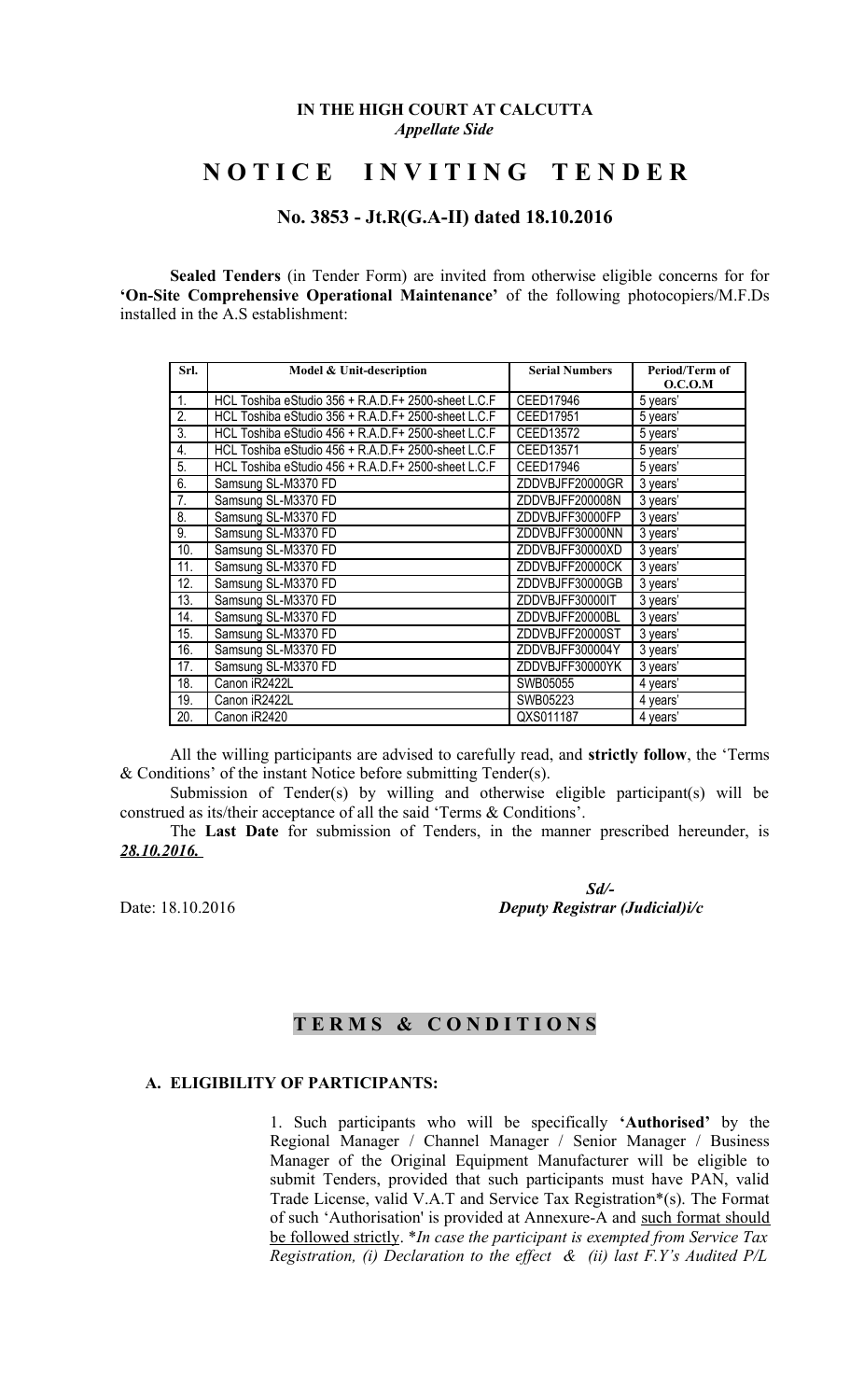*Statement showing less than Rs 10 lakhs as 'Income from Serviceproviding' should be submitted.* 

#### **B. SUBMISSION OF TENDER:**

**2.** Participants must submit their Tenders in Two Parts (in two envelopes) to the office of **Deputy Registrar (Judicial), A.S** on or before 16-45 hours of 28.10.2016, **and collect 'Acknowledgement Slip'** as proof of submission of tender.

The first envelope should be superscribed **'3853-JR(GA-II) : ELIGIBILITY'** and must contain:

(a) **'Authorisation'** in Authoriser's 'Letter-Head', as per format in Annexure-A, issued after the date of publication of this Notice, in original; **&** (b) Signed & stamped **copies** of PAN, VAT Registration, Service Tax Registration (subject to Clause A.1) and Trade License; **&**

The second envelope should be superscribed **'3853-JR(GA-II) : FINANCIAL BID.'** The 'Financial Bid' shall comprise of:

(a) Tender, as per Format in Annexure-B, in participant's letter head.

Each page of the Financial Bid should be signed with date and stamped.

**NOTE** (1): a] Tenders should be submitted strictly following the terms and conditions.

b] No Tenders, even if complete, irrespective of whether handdeliverd or sent by Post etc., will be received after 16-45 hours of 28.10.2016.

c] In the absence of mandatorily prescribed 'Authorisation' or in case of absence of / invalidity of any mandatorily prescribed documents proving eligibility as enumerated hereinabove, the Tender of such participant will be treated as incomplete and its 'Financial Bid' will not be opened and reckoned, and its Tender will be summarily rejected.

d] All envelopes forming part of Tender should be **'gala-sealed',** i.e closed and sealed with shellac, not merely stapled, or closed with adhesive tapes etc.

e] **Inspection of listed devices can be made on amy working day, on 'as is, where is' condition, on 20.10.2016, 24.10.2016 & 26.10.2016 between 12 noon and 3 pm.** 

#### **C. LAST DATE OF SUBMISSION:**

1. The last date for submission of Tenders is **16-45 hours of 28.10.2016.** 

#### **D. CONDITIONS OF 'ON-SITE COMPREHENSIVE OPERATIONAL MAINTENANCE':**

1. The selected participant shall be bound to provide **'On-Site Comprehensive Operational Maintenance with Replacement Guarantee'** of the **photocopiers & M.F.Ds** described during the stated period in *'as is, how is, where is'* condition.

2. 'On-Site Comprehensive Operational Maintenance' shall mean and include:

a. **Provision of ALL spares, parts, components, ancillary components etc.**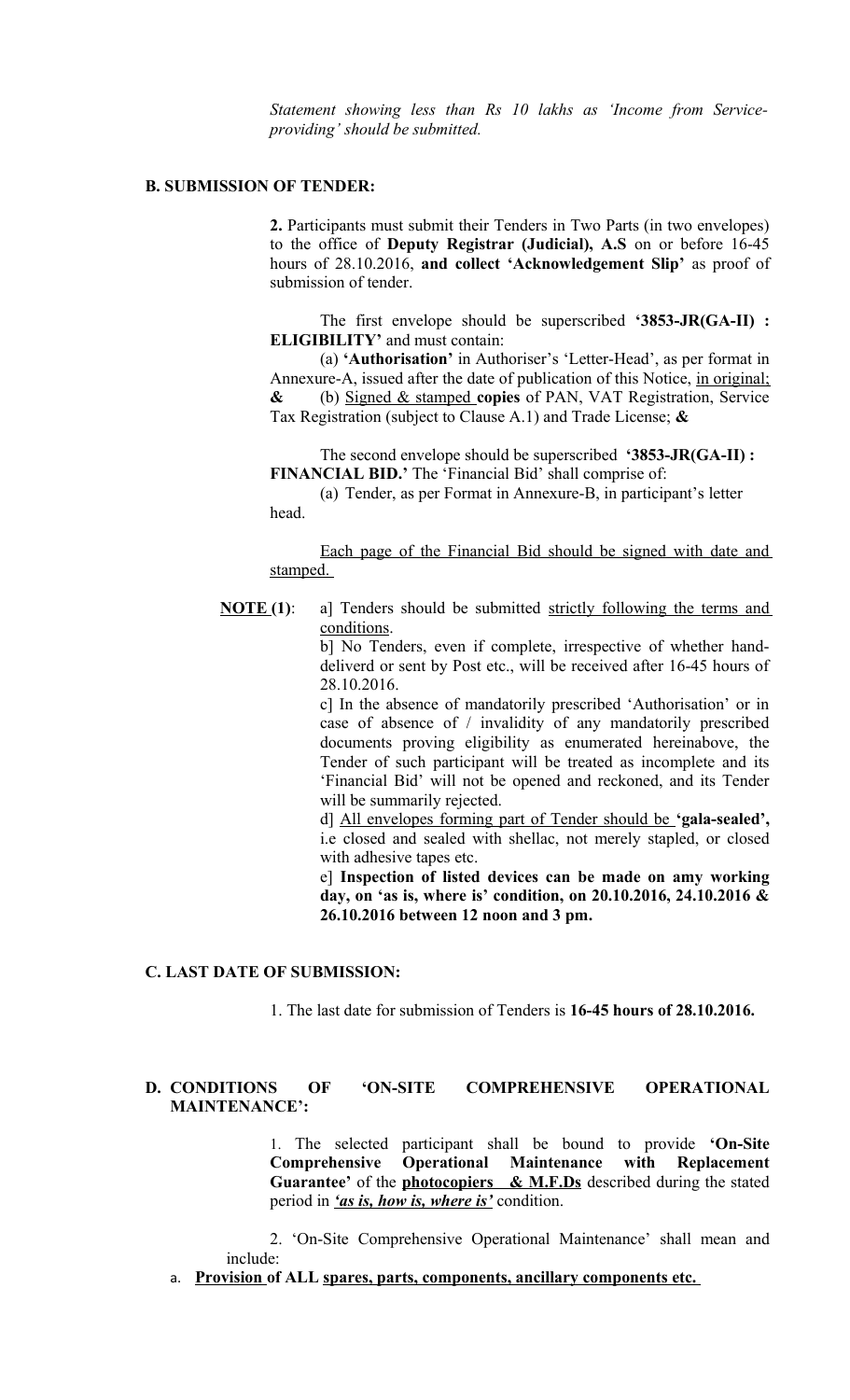- b. **Replacement** of all defective/unusable spares, parts, components (in-built & ancillary) etc of photocopier **with new, original spares, parts, components (in-built & ancillary) etc;**
- c. **Respond** to Service Calls within 1 (one) working day;
- d. **Provision of alternative photocopier/M.F.D (of identical or better specification)** in case any listed photocopier needs to be taken away for Workshop Repairing during the 'Maintenance-period';
- e. Attending to **Preventive Maintenance** of each and every photocopier at least **once** every two months **irrespective of, and apart from, Service Call(s)**;
- f. **Cleansing** of glasses, facials, lenses, lamps, mirrors, sensors and receptors once every two months.
- g. **REPLACEMENT OF PHOTOCOPIER/M.F.D** with usuable photocopier/M.F.D, **as the case may be, of equal or better specification,** in case any photocopier/M.F.D becomes **irreparable or unusable, due to any technical-fault/service-provider's negligence or inaction or failure or intentional lapses or irregularity** during the 'Maintenance-period'. during the Maintenance-period.
- h. **In all cases, the new parts/components/replaced machine etc will remain property(s) of this Hon'ble Court.** 
	- 3. In case of any irregularity, delinquency, improper service, delayed response, intentional service/maintenance-lapses, **'Liquidated Damages'** of upto **50%** of Billed Amount shall be realised by the Hon'ble Court from the selected participant, **apart from taking any other punitive measures** as the Competent Authority of this Hon'ble Court may deem appropriate.
	- 4. **As per relevant Rules, NO Advance Payment will be released.** Payment(s) will be released, after due evaluation, **subject to procedural formalities, rules & regulations and availability of funds** at the material points of time.

#### **E. OPENING OF TENDER:**

**1**. Tenders, if considered valid and complete, will be opened jointly by Joint Registrar (General Administration-II), A.S and Deputy Registrar (Judicial) on 02.11.2016 at 11.30 a.m.

### **F. POST-SELECTION DUTIES AND OBLIGATIONS**

**1.** The selected Maintenance Provider **shall be bound to provide maintenance** and servicing of the listed Photocopiers/M.F.Ds for the given periods strictly as per the conditions mentioned in Clause D.2 hereinabove and at such rate(s) as will be kindly approved by the Hon'ble Competent Committee.

**2.** In case of Service Calls, the selected Maintenance Provider shall ensure that Service Call Statement/ Report is duly endorsed by the Section Officer/Superintendent/competent Assistant of the Section/Department concerned or Superintendent, Photocopy Section (Main Xerox Section, A.S).

**3.** The selected Maintenance Provider **shall not be entitled to re-assign the Maintenance-contract** to any third-party.

**4.** The selected Maintenance provider **shall not be able to rescind** the contract in the midst of the settled 'Maintenance-period'. In such case, the selected Maintenance-provider shall have to **refund upto 80% of all payments received by it** as on the material point of time as Liquidated Damages.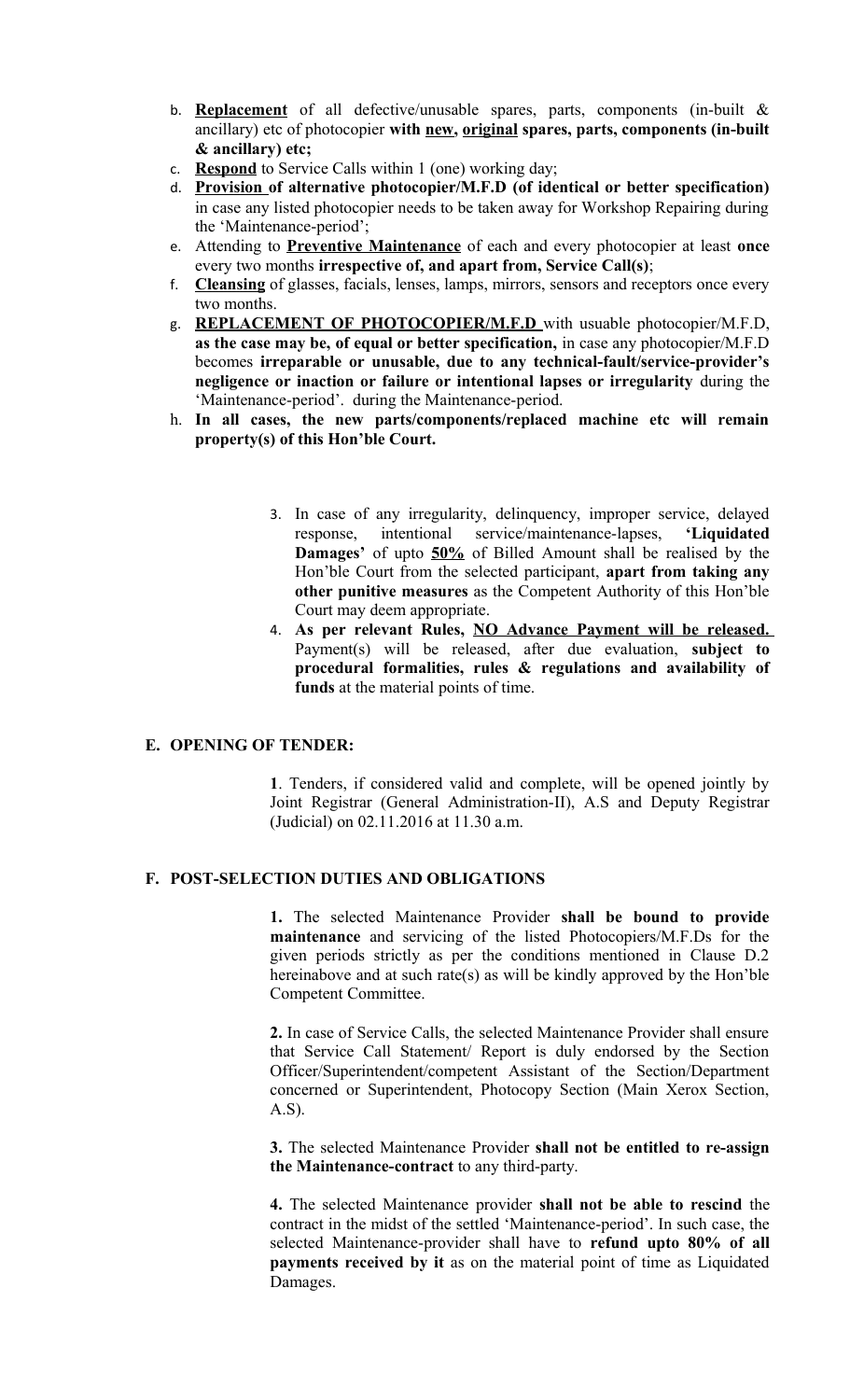**5.** The selected Maintenance Provider shall submit 'Maintenance Matrix', or names, designations and contact details of competent officials and technicians, to Superintendent, Photocopy Section.

**6.** The selected concern(s) shall remain indemnified against such defects to photocopier-unit(s) that are resultant of mishandling, electrical shortcircuits, natural calamities and rampage.

### **G. GENERAL**

**1.** Canvassing by any participant, in any form, will render its disqualification.

**2.** The Hon'ble Court may accept fully or partly, such offer of any of the otherwise eligible participants, which will be considered most substantially responsive. The Hon'ble Court may issue Work Order in favour of any such participant whose Tender is valid and complete, and whose Tender/Offer has been reasonably regarded as substantially approvable. As regards consideration of offers made by the participants, the decision of the Competent Committee will be final and binding.

**3.** The Hon'ble Court may cancel the instant process at any point of time without ascribing any reason whatsoever.

xxxxxxxxxxxxxxxxxxxxxxxxxxxxxxxxxxxxxxxxxxxxxxxxxxxxx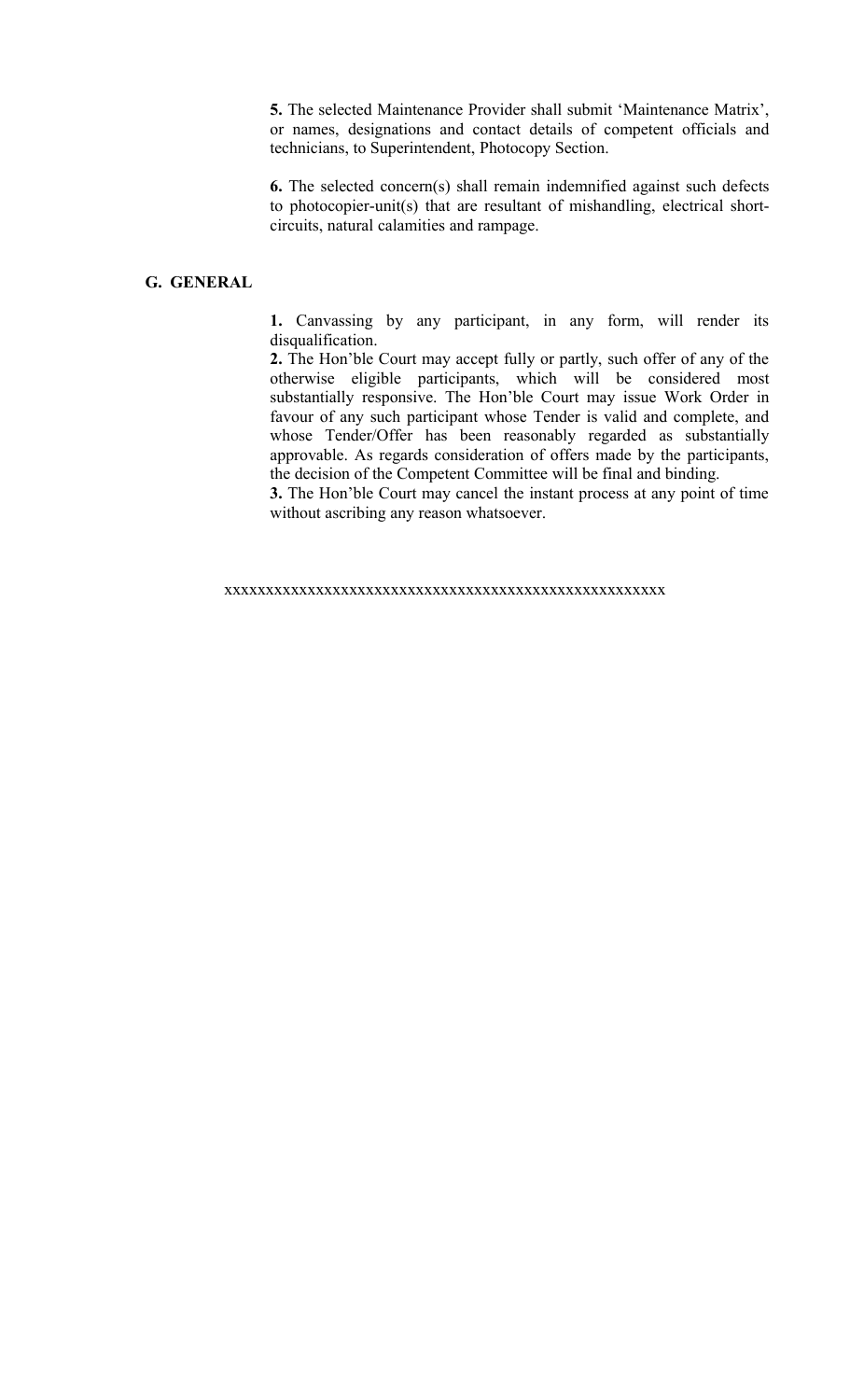# **ANNEXURE – A**

## **'LETTER OF AUTHORISATION'**

**To The Registrar (Administration), High Court, Appellate Side, Calcutta, Kolkata – 700001.**

*Ref:* Hon'ble Court's Tender Notice No. 3853-Jt.R (G.A-II) dt. 18.10.16

Sir,

| This is to certify that M/S |                |  | having its registered office |                              |                                                                                              |  |  |  |
|-----------------------------|----------------|--|------------------------------|------------------------------|----------------------------------------------------------------------------------------------|--|--|--|
| at                          |                |  |                              | and having PAN, is competent |                                                                                              |  |  |  |
| and                         |                |  |                              |                              | authorised to provide 'On-Site Comprehensive Operational Maintenance' to                     |  |  |  |
|                             |                |  |                              |                              | of the Hon'ble Calcutta High Court and it is hereby permitted to participate in              |  |  |  |
|                             |                |  |                              |                              | the tender process of Hon'ble High Court at Calcutta notified through Notice Inviting Tender |  |  |  |
|                             | bearing number |  | dated                        |                              | and submit other offers.                                                                     |  |  |  |

(*Signature*)

 $\overline{\phantom{a}}$  , and the set of the set of the set of the set of the set of the set of the set of the set of the set of the set of the set of the set of the set of the set of the set of the set of the set of the set of the s

| Seal: |
|-------|

*Note: To be submitted in Authoriser's Letter Head.*